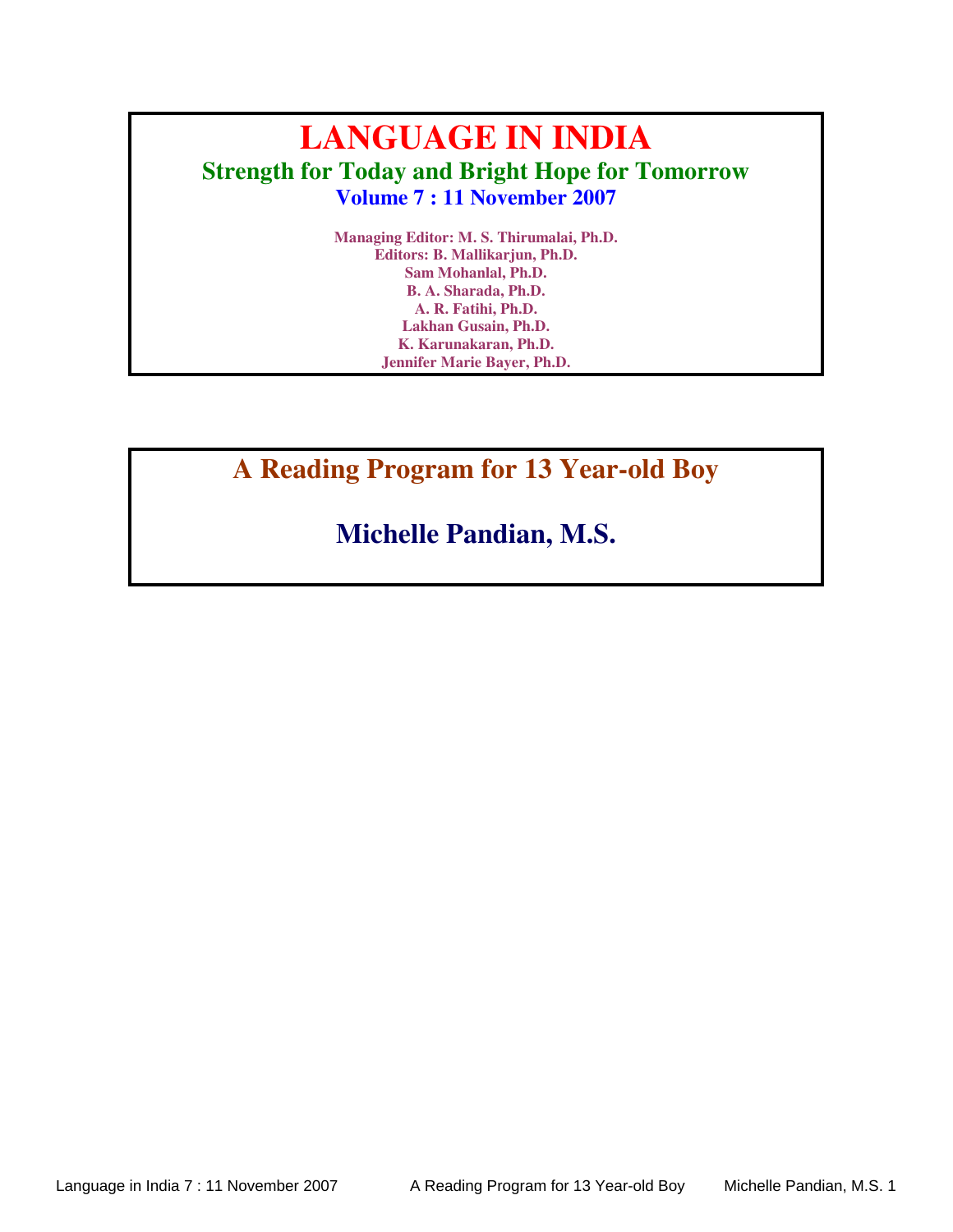### **A READING PROGRAM FOR 13 YEAR-OLD DEAF BOY**

### **Michelle Pandian, M.S.**

#### **Developing a Reading Program for a Deaf Person**

This article is about setting up a reading program for a 13 year old deaf boy. The name is not provided here. But the case presented here is a true case. Lessons derived from handling this case and the processes and ideas that led to the program are shared here for the benefit of deaf education teachers and parents. As the sign language specific to the Indian contexts is still in the evolving stage with the hope of reaching the Indian population as soon as possible, my examples presented here take the help of ASL.

#### **Aspects to be Considered**

For a young deaf student reading below grade level with characteristics such as this boy profound hearing loss, exposure to ASL from birth, and intelligible speech - several aspects must be considered when setting up a reading program to fit his needs. These include the materials used for reading, classroom communication methods, the instructional emphasis, and strategies used for teaching reading in the classroom. Each of these categories, when combined, will provide appropriate support for the student to increase his reading comprehension and achievement level.

#### **Lack of Connections**

Research done on deaf college students has shown that many of them finished high school not realizing the direct connection between learning English and being able to communicate through reading and writing (Meath-Lang, Caccamise, and Albertini, 1982).

There is a fundamental lack of connection between what is taught in the English classroom and what the deaf student needs to have for communicative competence. At the core of this problem is the fact that learning English and learning to be a skilled reader have not been presented in the context of what the deaf reader can see directly relates to his or her life.

#### **First Step- Provide Materials That Interest Them**

For the student in question here, the first step to providing him with an appropriate program to develop his reading skills is to provide him with reading material that #1 interests and motivates him, and #2 is real-life material he will be dealing with on a daily basis. Although it is certainly important to expose readers of all hearing levels to classics like Shakespeare, it is more important to expose deaf readers to reading material to which they can relate.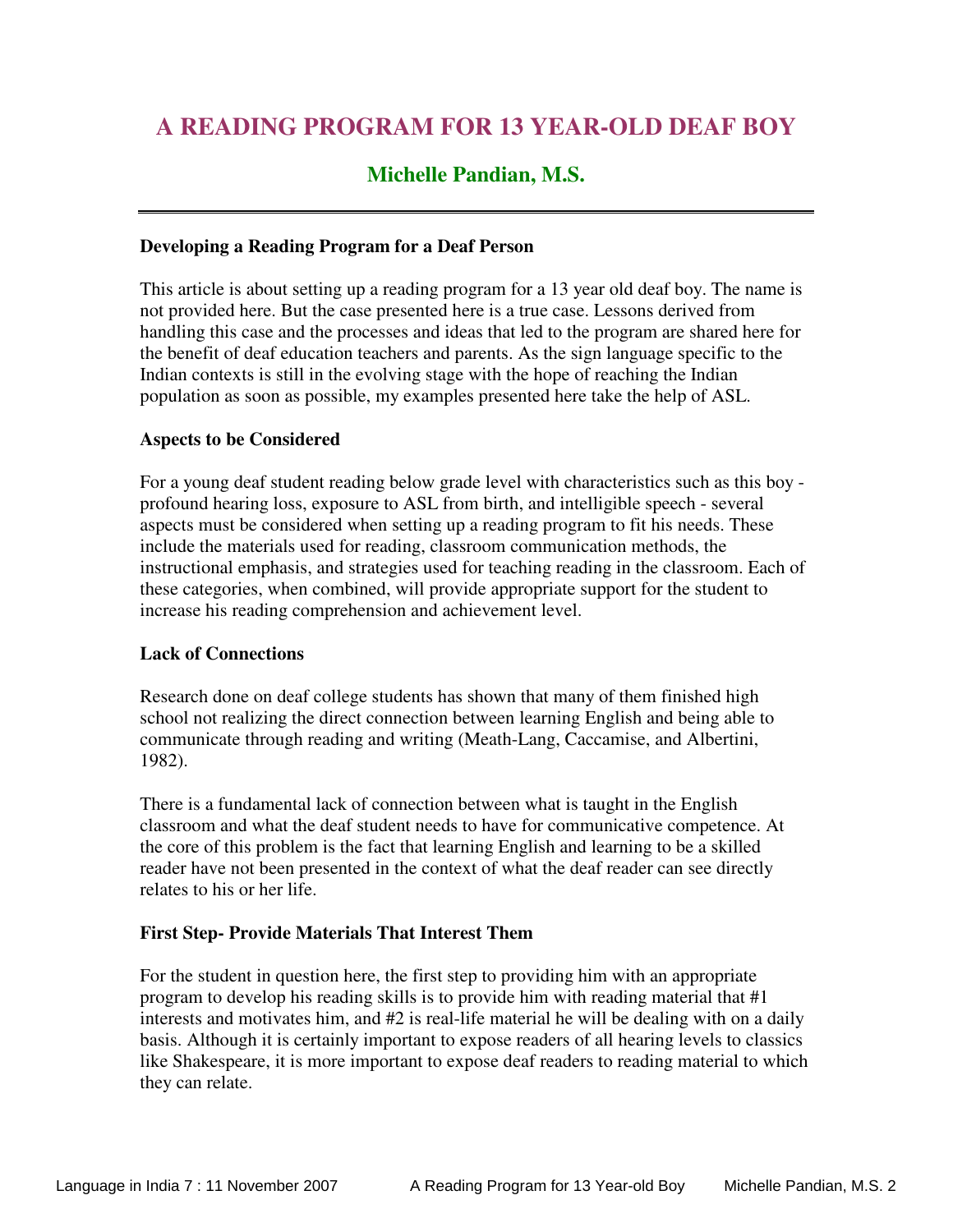#### **Challenge Them!**

Barbara Strassman (1997), in her article on metacognition and reading, notes that because of their notoriously low reading levels, deaf readers are often provided with only lowlevel reading material (140). If a reader is never challenged by the reading experience, how will their skills be tested and expanded? Language learning should be presented as a fun and exciting experience. Jane Arnold (1998) uses Language Journals with her class for this purpose and others (71).

Students are continually challenged to find interesting uses of language and comment about them in their journals – this alerts the students to the use of written language to communicate and helps them analyze it in a real-world perspective. We must also ensure that this young man is provided reading material that he is interested in and that is slightly challenging for him so as to encourage him to develop stronger and more skilled reading habits. Authentic reading materials such as real, contemporary newspaper articles or magazine articles as well as popular novels should be used to motivate and help the student see the connection with learning better decoding skills and the ability to participate fully in the reading community (Reading Strategies, ((no author name given)) 191). When readers can see the purpose for which they are learning and studying certain materials, then they have more intrinsic motivation to internalize the process – it gives them a reason and clarifies the need to achieve.

#### **Follow Total Communication in Face-to-Face Communication: Meet the Needs of Individual Students in Various Ways**

For face-to-face classroom communication with this student, I recommend following the Total Communication philosophy, which includes meeting the individual student's needs in a variety of ways. First, this student is from a Deaf family, which exposed him to ASL from birth. His first language is ASL, and English is a second language to him. This could account for the lag in his reading level. As educators, we need to capitalize on this student's ASL background by providing face-to-face communication in ASL. As ASL has its own grammar and structure, it will provide a basis for the student to learn English as an L2. According to Wilbur (2000), this will help develop his "cognition, socialization, and an age appropriate knowledge base, as well as providing a basis for learning English and English literacy" (98).

#### **Continued Phonemic Training**

A second part of the Total Communication package I recommend for this student involves continued phonemic training. As he currently has intelligible speech, he is probably using some of his residual hearing to help decode the speech signal and reproduce it as well. This characteristic can be extremely helpful in advancing the student's reading level. Research quoted by Mussleman (2000) and by Schimmel, Edwards, and Prickett (1999) shows a direct positive correlation between deaf students' reading achievement levels and the use of phonemic coding and decoding practices.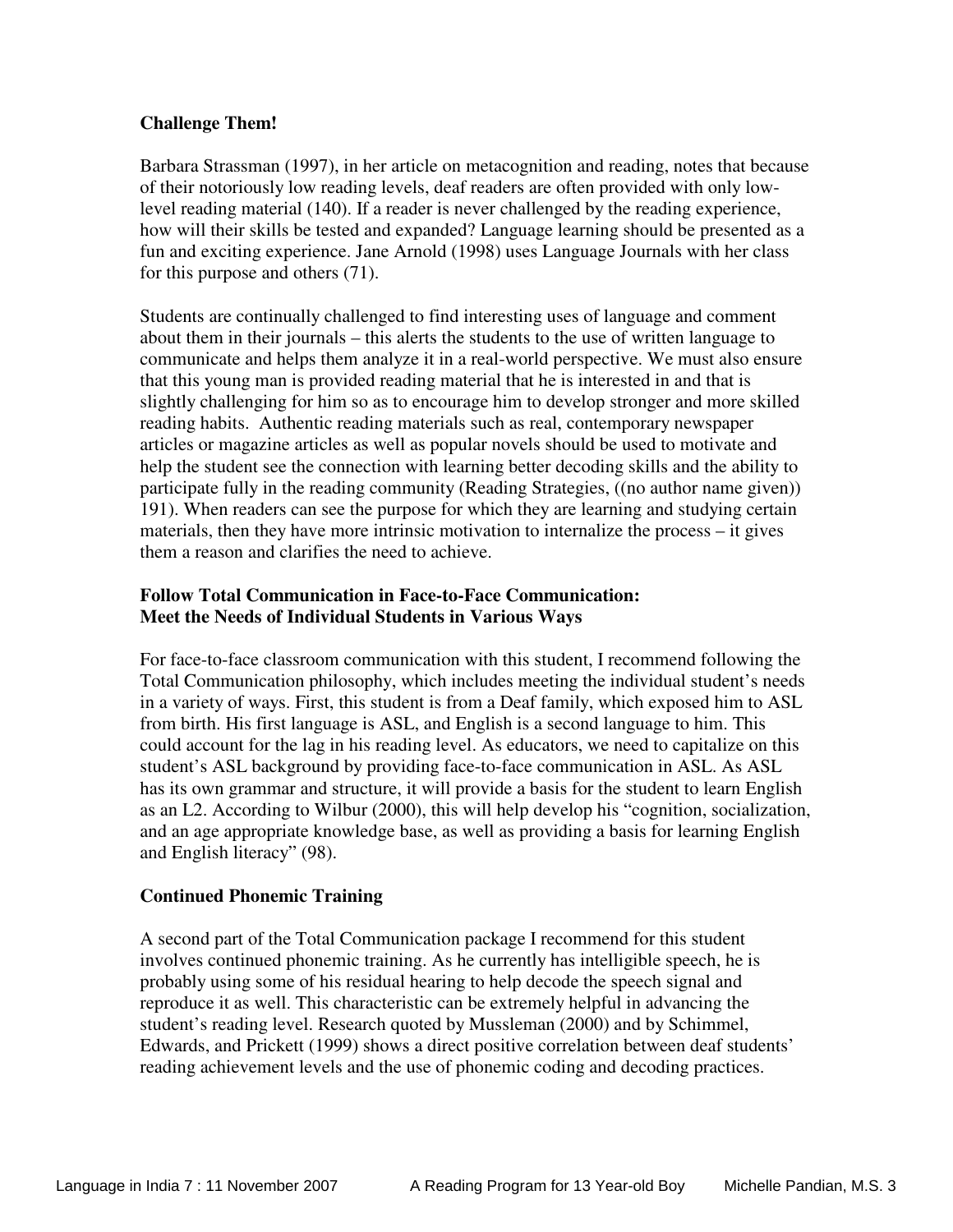#### **Teaching of Dolch Words and Bridging Techniques**

The Fairview system for reading encourages this type of training for all students, since there is so much research that supports this fact. Another part of the Fairview system incorporates explicit teaching of Dolch words and Bridging techniques to help deaf readers translate multiple meaning words into conceptually correct ASL signs. I recommend this technique for this student to help him make sense of higher level reading material that often contains idioms, multiple meaning words, and figurative language, which can be confusing when translated word-for-word (Schimmel, Edwards, and Prickett, 1999). These can be incorporated into the TC package by providing the student more access to printed English.

#### **English as a Second Language for Deaf Students**

This is something that educated mothers in major metropolitan areas in India have begun to do. There should be adequate support for this for the children coming from poorer and less educated families. Hopefully NGOs and State Government agencies will work together in this area.

The instructional emphasis for this student should be on English as a Second Language (ESL) strategies, as ASL (or Indian Sign Language when it begins to be widely used and interpreted) is his first language and English really is his second language. Much research has been done that examines deaf students reading and writing abilities and has found that the errors deaf students make are very similar to mistakes made by ESL students (Celce-Murcia, 1991). Marianne Celce-Murcia (1991) suggests a holistic approach to teaching English as a second language that includes focused grammatical lessons with the goal of students becoming more fluent in both the spoken and written second language – areas where this student can succeed.

Since ESL students learn language in similar ways as deaf students learn English, she recommends that teachers start with a focus on semantic "grammar-meaning correspondences," which again emphasize the importance of conceptually correct presentation of text in ASL.

#### **Use of Visual Cues**

Using numerous and appropriate visual cues and the learners' own past and current life experiences Celce-Murcia (1991) suggests students can wrestle with items like past tense and present tense verbs (regular and irregular), possessives, and plurals (regular and irregular) in a discourse analysis – that is they reflect on grammar patterns and rules using stories or communication instances familiar to themselves. This will help the student build confidence and comfort working with reading material.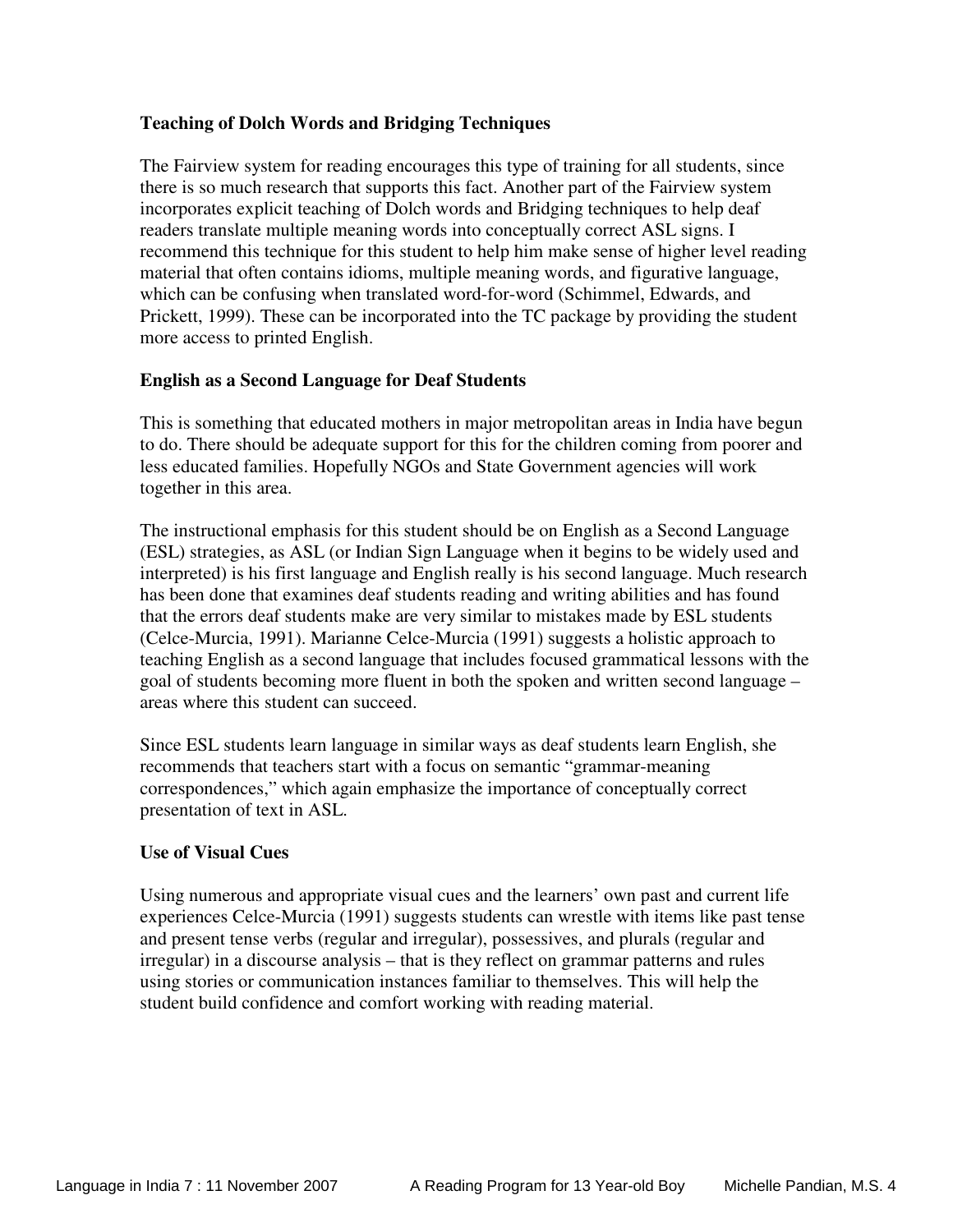#### **A Whole Language Approach**

A whole language approach combined with explicit teaching of reading strategies would be appropriate for helping this student develop English literacy. Whole language approaches include several principles that will be beneficial to this young man (Instructional Systems ((no author's name given)), 122-124).

#### **Some Points That Need to be Focused Upon**

**First**, the focus of written language exposure is on the student's construction of meaning – the student will be able to decode the text and build meaning internally through a conceptual understanding based in ASL.

**Second**, "language and literacy are perceived as social learning events" (122). In other words, language does not develop on its own with a solitary person. Writing and reading are processes that involve others – authors, readers, audiences, etc. Cooperative learning and small group work help students to build meaning from texts as they work through more difficult passages together. This is the type of learning environment from which this student would benefit.

**Third**, whole language theory focuses on the use of authentic material. As was suggested earlier, language is used in many ways in real life, and students should have exposure to real-life language experiences in the classroom if they are to value literacy skills (122).

**A fourth principle** of the whole language system focuses on demonstrating reading as a process in the classroom. Many deaf students think that skilled readers "get it right" the first time and don't realize those skilled readers have internalized different processes that lead to successful reading comprehension.

#### **Teach Strategies Explicitly**

Although the whole language system suggests teaching these reading strategies implicitly, I disagree. Deaf and hearing students alike need reading strategies taught explicitly and practiced in the classroom.

Methods of accessing background knowledge, identifying the main idea, and using the typical structure of literature to facilitate comprehension are not automatic processes in children. The classroom teachers for this student must model the processes for him and practice each strategy many times before he will gain automaticity with them.

According to the author of *Reading Practices with Deaf Learners*, strategies used by experts for reading comprehension during reading and after reading also need to be modeled by the teacher (Reading Strategies, 189). Students need guided practice in using skills such as morphographic analysis (Gaustad, Kelly, Payne, and Lylak, 2002), concept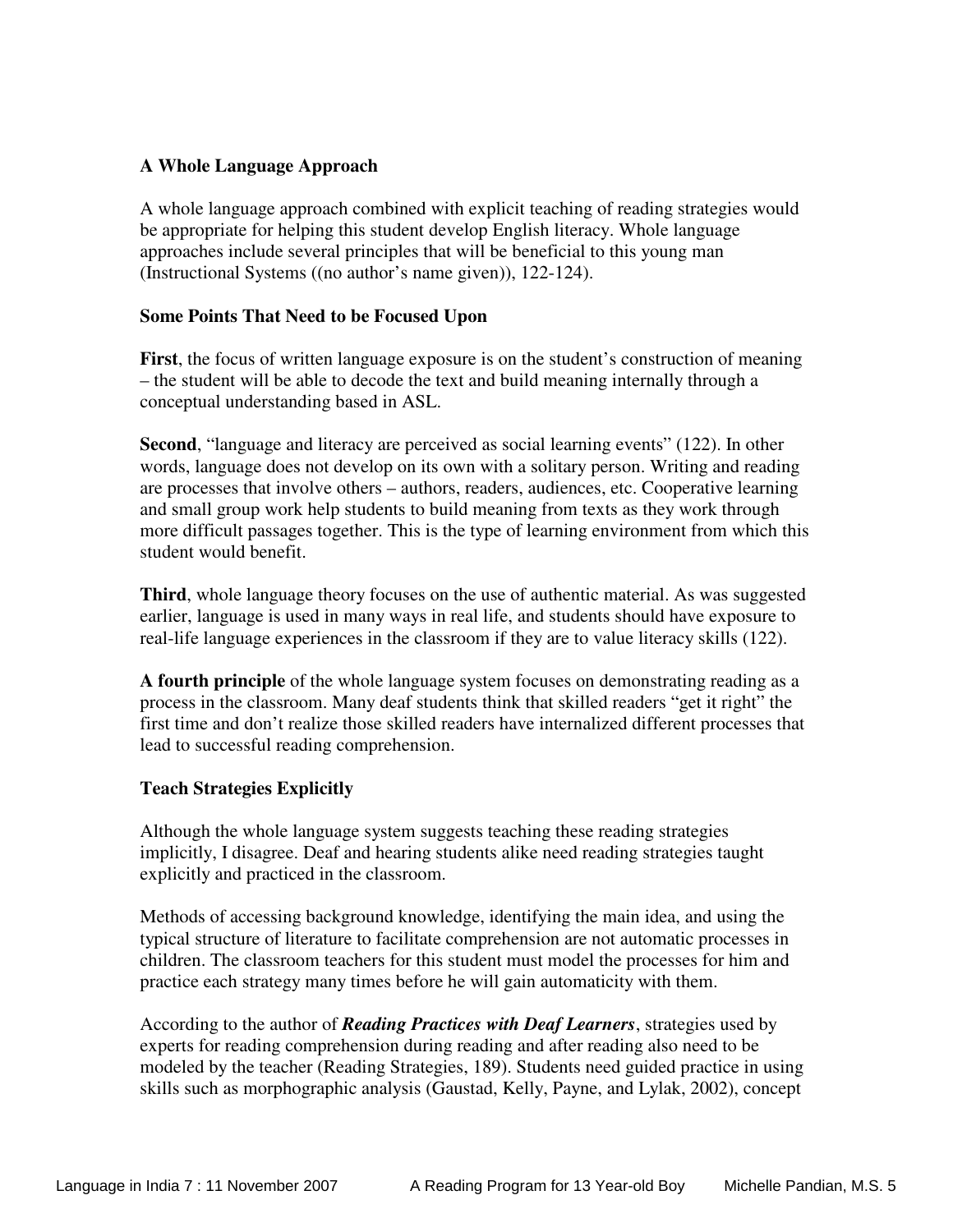mapping, semantic feature analysis, KWL, and general decoding strategies (Reading Strategies, 195-211).

Students that are explicitly taught how to interact with the text before, during and after reading, and encouraged to use these practices independently, are more likely to achieve successful self-monitoring for comprehension (Strassman, 1997; Reading Strategies, 236; Yore, 2000). They are also more likely to use repair strategies effectively. It is for these reasons and those I suggested before that I recommend using a whole language approach with explicit strategy instruction, ESL language instruction, and authentic reading materials presented in a Total Communication package to facilitate this student's reading comprehension success.

#### **References**

Arnold, Jane. (1998). Keeping Language Journals in English Composition. In TETYC, September 1998. 71-74.

Celce-Murcia, Mariane. (1991). Grammar pedagogy in second and foreign language teaching. Tesol Quarterly, 25 (3). Pgs. 459-480.

Gaustad, Martha, Ronald R. Kelly, John-Allen Payne, and Eugene Lylak. (2002). Deaf and Hearing Students' Morphological Knowledge Applied to Printed English. In the American Annals of the Deaf, 147:5. 2002. 5-21.

Meath-Lang, Bonnie, Frank Caccamise, and John Albertini. (1982). Deaf Persons' Views on English Language Learning: Educational and Sociolinguistic Implications. 295-329.

Musselman, Carol. (2000). How Do Children Who Can't Hear Learn to Read an Alphabetic Script? A Review of the Literature on Reading and Deafness. In the Journal of Deaf Studies and Deaf Education, 5:1. Toronto: Oxford, Winter 2000. 10-31.

Reading Practices With Deaf Learners Chapter 5 – Instructional Systems Chapter 7 – Reading Strategies

Strassman, Barbara K. (1997). Metacognition and Reading in Children Who Are Deaf: A Review of the Research. In the Journal of Deaf Studies and Deaf Education 2:3. Toronto: Oxford, Summer 1997. 140-149.

Wilbur, Ronnie. (2000) The Use of ASL to Support the Development of English and Literacy. In the Journal of Deaf Studies and Deaf Education 5:1. Toronto: Oxford, Winter 2000. 81-104.